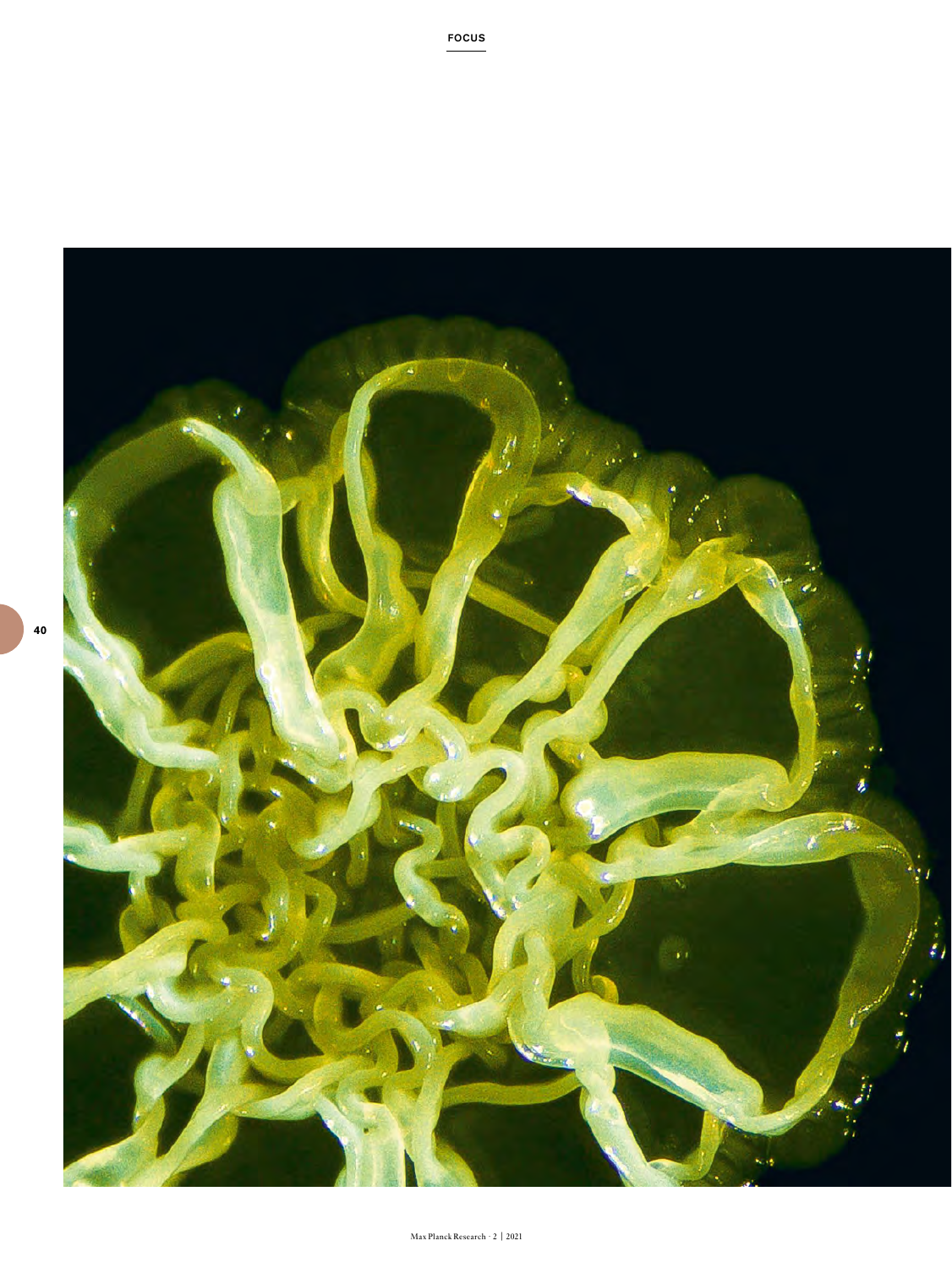# BIRTH OF COLLECTIVES

*TEXT: MAGDALENA NAUERTH* 

PHOTO: MICHAEL SCHWARZ / MPI FOR EVOLUTIONARY BIOLOGY PHOTO: MICHAEL SCHWARZ / MPI FOR EVOLUTIONARY BIOLOGY

Colony of the

mat-forming "wrinkly spreader" *Pseu* ia. The wrin appearance is a consequence of mutations in the genome that lead to overproduction of a cellulose polymer.

> Cheaters can leave. In the case of the bacteria in Paul Rainey's lab, that's exactly what is wanted. In his laboratory at the Max Planck Institute for Evolutionary Biology in Ploen, the evolutionary biologist studies how multicellular life emerges from individual cells. Their findings show that too much cohesion can be counterproductive.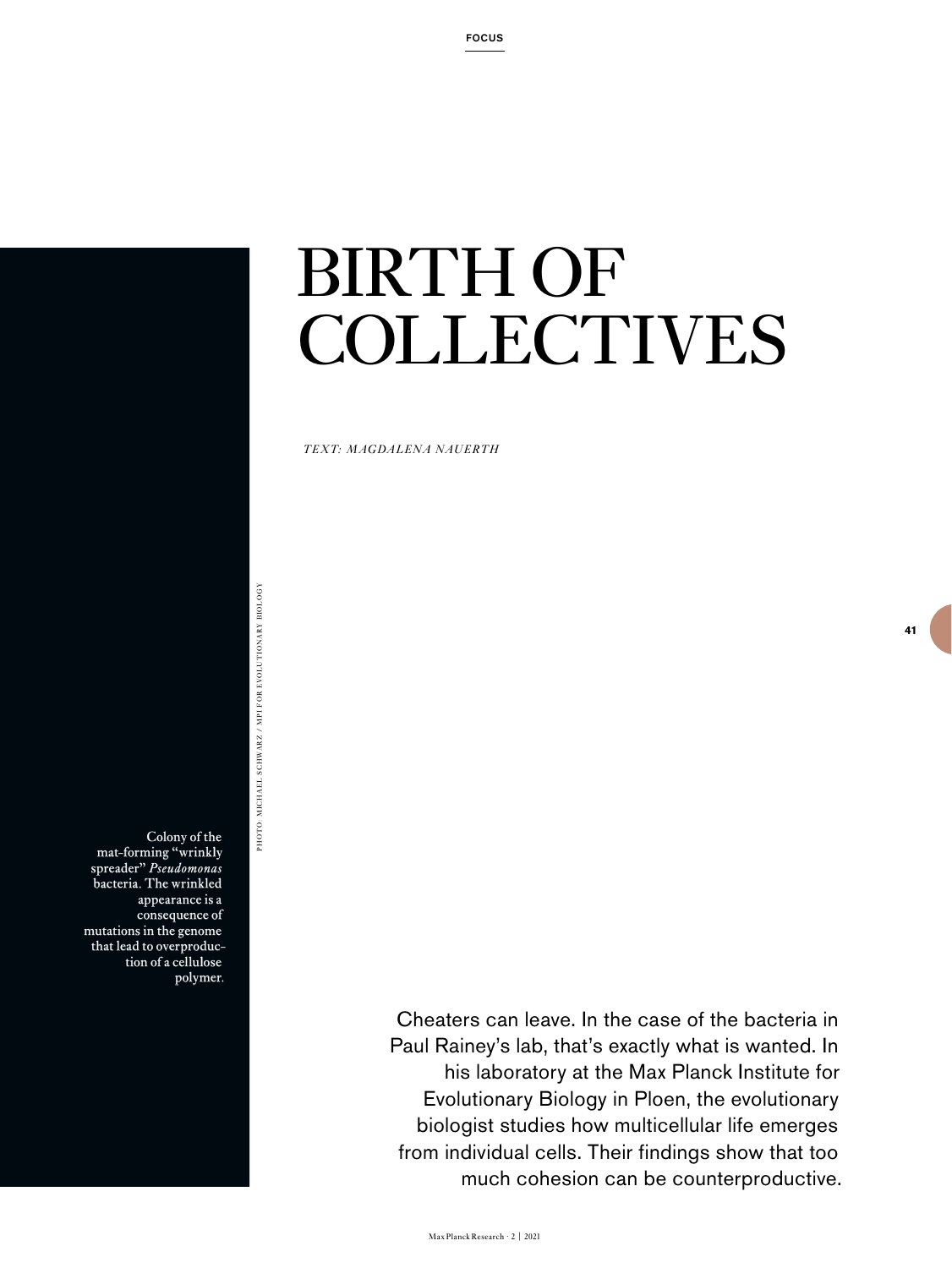

FOCUS

Paul Rainey (left) in the laboratory with Loukas Theodosiou. Rainey is holding a Petri dish containing bacteria that produce a fluorescent pigment that gives its name to the species *Pseudomonas fluorescens*. Microbes floating around in test tubes at different stages of their life cycles.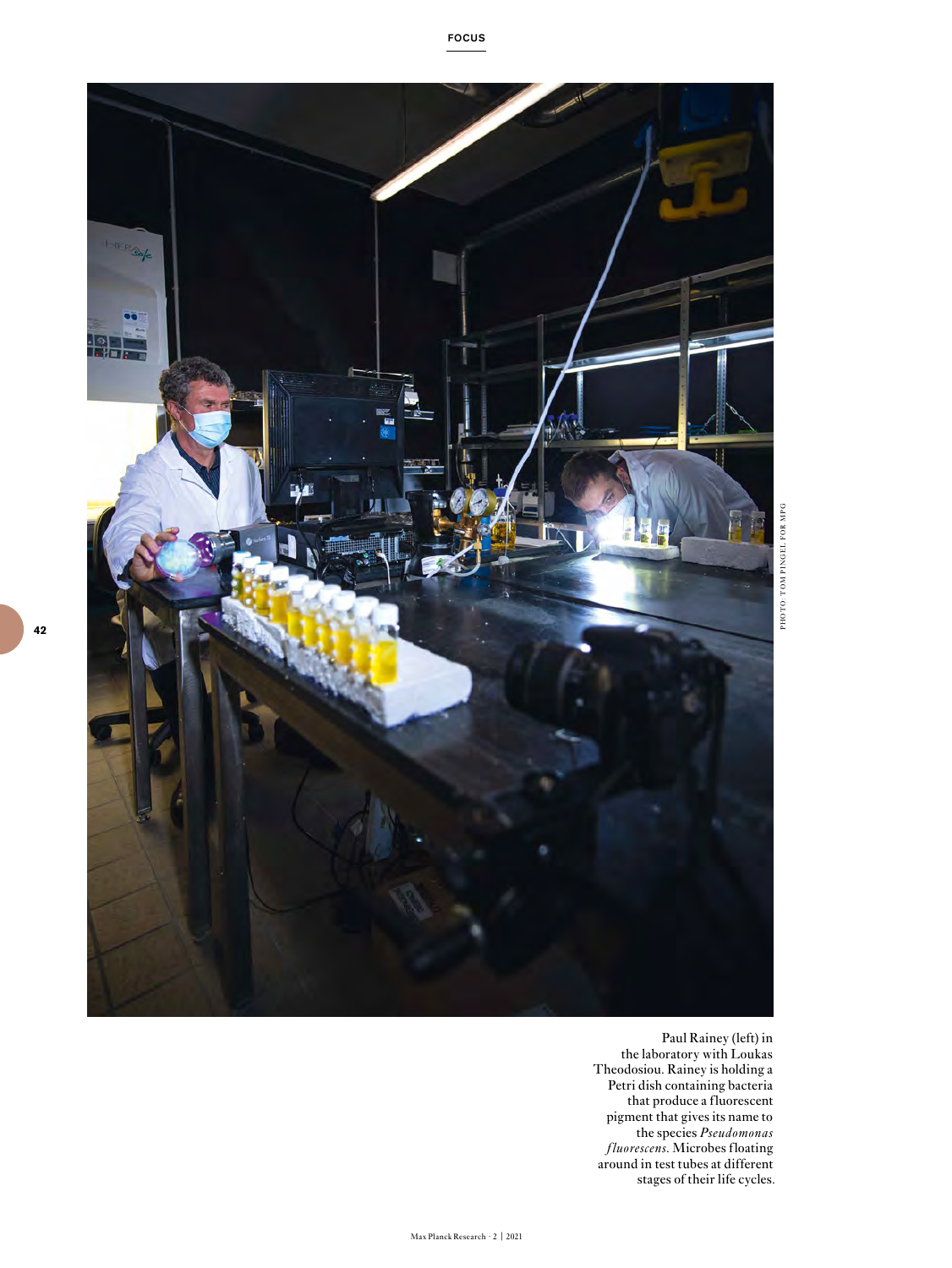- When life emerged, there was not yet much in the way of cohesion. The first cells were "lone warriors" that had to adapt to the harsh living conditions on Earth 3.8 billion years ago. Just 300 million years later evidence of the first multicellular life emerged in bacteria, famously preserved as stromatolites in Western Australia. The first cells with a nucleus appeared 2.7 billion years ago and multicellular eukaryotic life 1.7 billion years ago. Paul Rainey and his team aim to understand how single cells might have made the transition to multicellularity.
- Rainey majored in biology. After completing his studies, the New Zealander decided that he needed a break. For several years, he toured the world with his saxophone as a jazz musician. After returning to New Zealand, he worked as a sales manager for a dairy company. But after a while, he decided to return to his passion of biology and enrolled in university. For his master's thesis, he was supposed to study fungi.
- But he soon became aware of a species of the mushroom pathogen, a bacterium called *Pseudomonas tolaasii.* It is able to propel itself forward with the help of its thread-like flagella. Rainey noted that the bacterium was able to adapt to changing conditions in his culture vessels. Some cells lost their capacity to produce the toxin responsible for brown-blotch disease.
- His interest in *Pseudomonas* continued to grow. In addition to his actual research projects, he was always conducting side experiments with *Pseudomonas*. This enormous scientific curiosity coupled with perseverance would pay off in the end. But it also sometimes got him into trouble.

"We have observed for the first time how cooperative behavior emerged from scratch."

- When Rainey moved to the UK for a post-doctoral fellowship, he observed that in addition to the typical round, smooth colonies, the bacteria in his cultures produced colonies of various other types.
- One type was characterized by deep furrows on the cell surface. Rainey therefore called them "wrinkly spreaders". These cells formed a dense mat on the surface of unshaken liquid media. The other type were marked by a fuzzy appearance. He called these "fuzzy spreaders". Like the "wrinkly spreaders", they also formed thin mats – albeit short-lived ones – due to electrostatic interactions among cells.

## Environmental complexity promotes diversification

- Rainey's tests revealed that the colonies not only looked different but were formed by cells that had different properties. Was that evolution? "At that point, I didn't fully understand the significance of what I was looking at," says Rainey. As his research progressed, it became apparent that the variants appeared only when the culture vessels were not shaken and thus were ecologically complex. Shaking ensures the supply of oxygen in the nutrient solution. In unshaken vessels, the microbes quickly consume the vital gas, creating gradients from high (at the surface) to low (beneath). This is when the wrinkled and fuzzy spreaders came into play: the ability of cells of the different colony types to adhere to one another allows them to form mats at the meniscus and take advantage of the high oxygen content at the surface.
- Rainey repeated the experiment many times but always observed the same result. After a few days, a mixture of smooth, wrinkled, and fuzzy cells emerged. In fact, they always appeared in the same order: first the wrinkled ones prevailed; only later did the fuzzy ones appear. "That was the breakthrough: *Pseudomonas* had thus adapted to oxygen deprivation," says Rainey looking back. As exciting as these results were, they did not go down well with his supervisor. After all, his research was supposed to be directed elsewhere. He was therefore forbidden from continuing his experiments. But Rainey continued anyway – albeit in a more discrete manner.

*PAUL RAINEY*

Max Planck Research · 2 | 2021

*Pseudomonas bacteria* are an ideal model for studying evolution. In the laboratory, unlike in nature, researchers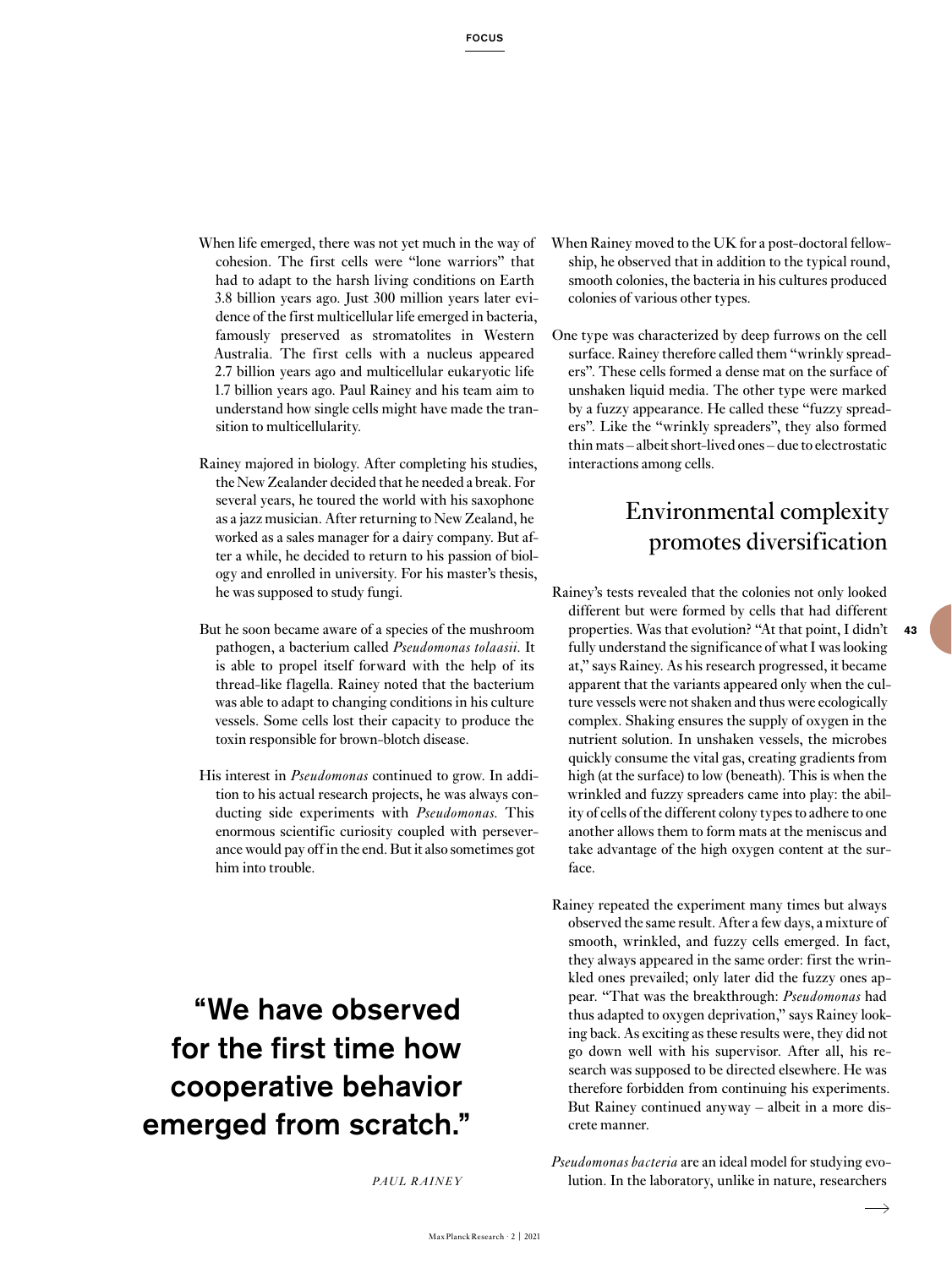can precisely control the living conditions of their experimental organisms. There is also another advantage to working with bacteria. Because evolution proceeds rather slowly, in most populations, the changes in genetic material that influence survival can be observed only over many years. This is not the case with *Pseudomonas*: there is less than one hour between generations. Evolutionary adaptations can be studied as if they were occurring in fast forward. "We were thus able to study evolution in a test tube."

Rainey's experiments made him one of the co-founders of a new sub-discipline of evolutionary biology: experimental evolution. Scientists around the world are now conducting experiments to investigate how organisms adapt to changes in living conditions. This works particularly well in artificial laboratory environments in which researchers are able to precisely control every parameter. Darwin's original theory of evolution by natural selection has thus been scientifically proven many times.

Glue holds cells together

- But how do solitary bacteria become team players? First, they must stay together. The genetic analyses of Rainey and his colleagues revealed that as the result of mutation, mat-forming cells produce excess amounts of an adhesive cellulosic polymer. "This polymer acts like a glue that allows the bacteria to adhere to the vessel wall – and to each other," explains Rainey. This allows them to form a mat on the surface of a liquid, where they can take advantage of the higher oxygen content. For the group, this is clearly a great advantage. But for the individual cells? After all, they have to expend energy to produce the adhesive polymer and this comes at a measurable cost to individual cells.
- *Pseudomonas* thus fulfilled the classic definition of cooperation: a behavior by which an individual contributes something to the benefit of others – at cost to self. "This was the first time that the evolution of this behavior had been observed de novo," says Rainey. Cooperation is found in many social colonies in the animal kingdom. For example, worker bees take care of raising their sisters without reproducing themselves. However, because they are genetically similar, they still contribute to the transmission of their genes. This allows the colony to produce new bees. However, for the behavior to take hold, the members of the colony

themselves must also reproduce. In spring, a young queen leaves the old hive with part of the colony and starts a new colony. Can the bacterial mats produce offspring? "At first glance, they didn't seem to be reproducing," says Rainey. Without reproduction, no selection is possible: mats of cells are not units of selection. In other words, while cells that make mats replicate, mats themselves are evolutionary dead-ends.

- But Rainey and his team did not give up and continued to monitor the system. Over time, further classes of mutant cells evolved within the mats. These no longer produced the adhesive polymer and were able to move freely. They thus benefited from the cohesion of the colony – and a plentiful supply of oxygen – without contributing anything themselves. "In some ways, they are cheating their colleagues. Because they do not expend energy to produce the adhesive polymer, they can multiply more quickly. At the same time, they weaken the cohesion of the mat and gradually cause it to disintegrate," says Rainey.
- The prevailing view is that such free-riders are a problem that must be eliminated, or controlled, because otherwise cooperative actions cannot be maintained. However, Rainey and colleagues found that "cheaters" can have an important evolutionary function: under certain ecological conditions, they can help the collective of cells to replicate. "In some ways, the cheater cells play the role of reproductive propagules that multicellular organisms use to reproduce themselves. The cooperating cells of the mat are analogous to soma, or body cells. With this separation between cells that remain in the colony and the cells that disperse, the bacterial mats begin to resemble a multicellular organism," explains Rainey.
- Of course, the bacterial mats have a hard time spreading in test-tubes. In nature, the mats might attach to the reeds of a pond. When reeds become free of mats, because mats detach and sink to the ground, the free-moving dispersing cells of other mats can colonize the new niche. It is now no longer individual cells that compete for space and resources but rather mats – they become units of selection. The best-adapted mats are able to displace inferior competitors. "This means that selection no longer works solely at the level of individual cells but also at the level of mats," says Rainey. "Such group-level selection underpins the emergence of complex organisms," explains Rainey.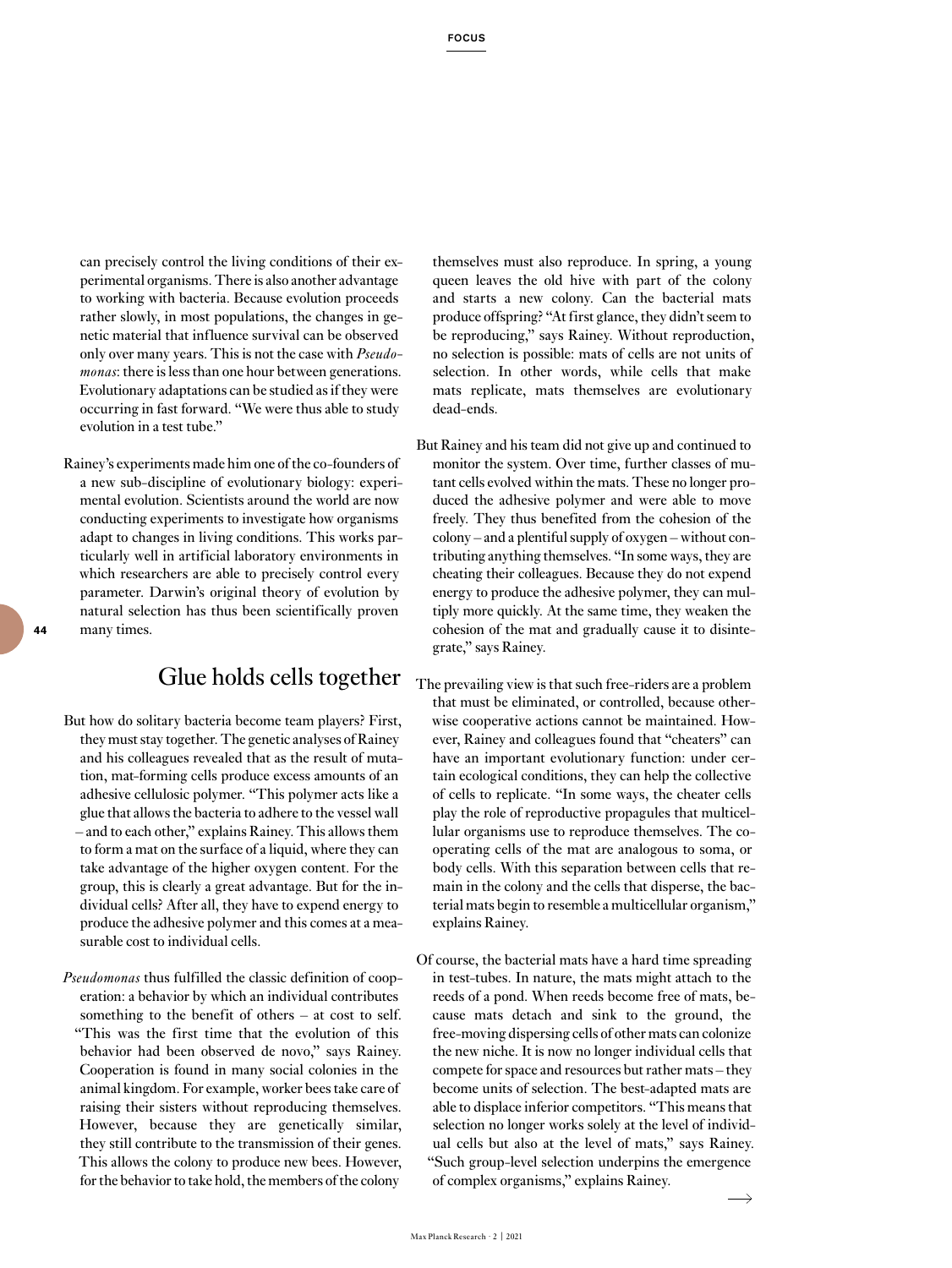

Mats of *wrinkly spreader* mutants developing at the meniscus of liquid medium. Over-production of cellulosic polymer allows cells to adhere to each other, and the edge of the culture vessel, and remain at the air-liquid interface where they are rewarded with a plentiful supply of oxygen. Using a 45° angle mirror, it is possible to record growth of the mat from both the top-down and lateral perspectives. Images were taken at 12 (top) and 24 hours (bottom).



"Specific ecological conditions are required for the evolution of collectives."

*PAUL RAINEY*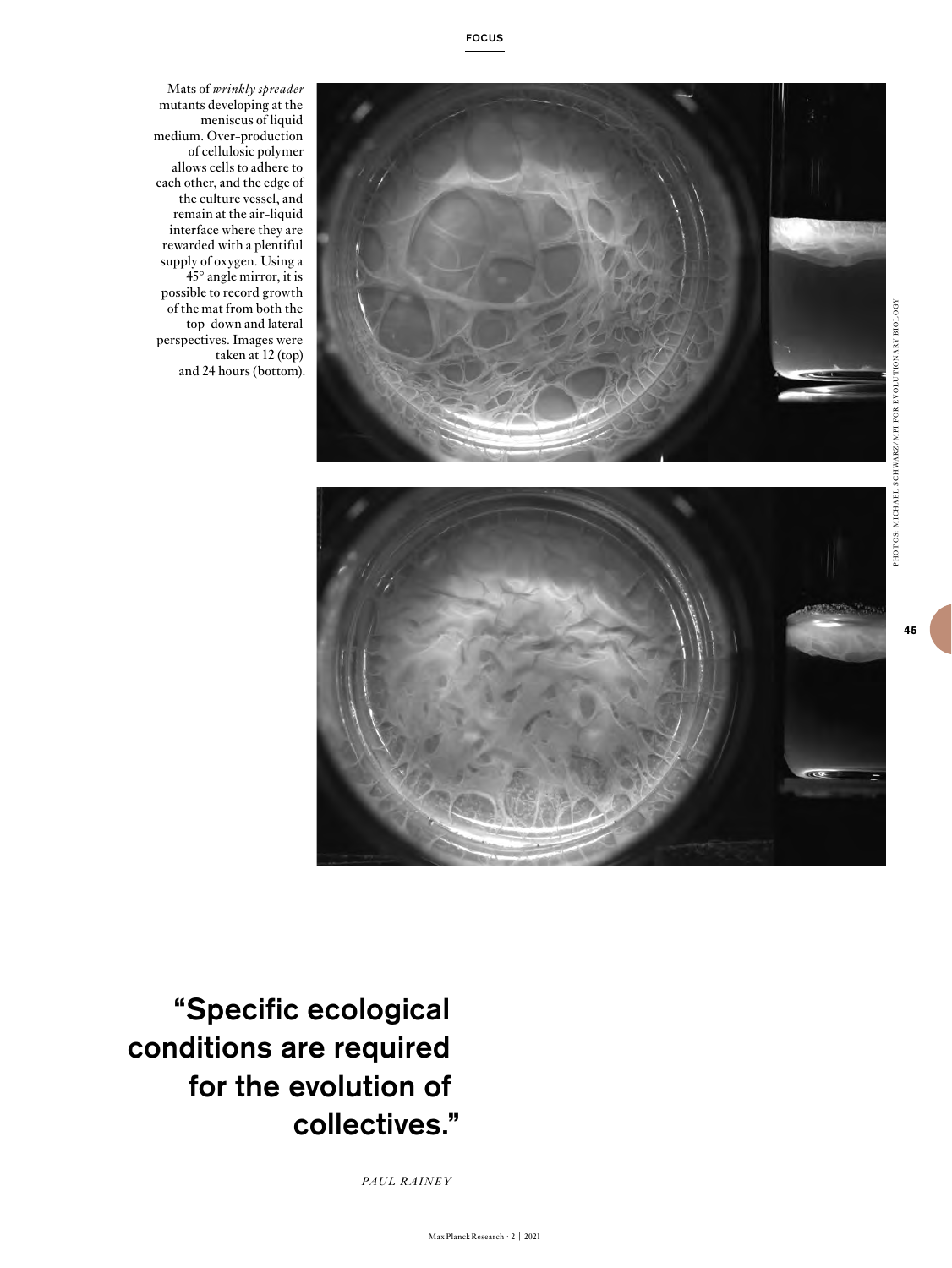#### **SUMMARY**

Because of their short generation time, bacteria can quickly adapt to new living conditions. Bacterial cultures can therefore be used to observe evolution in the laboratory as if in fast forward.

When oxygen becomes scarce in nutrient solutions, individual bacterial cells produce an adhesive polymer that allows them to form cellular mats. In this way, they can take advantage of the higher oxygen content at the surface.

Some cells save on the costs of collective living. While harmful to the short-term persistence of mats, they can serve as propagules for mat reproduction.

Ecological factors as simple as patchily-distributed resources and a means of dispersal allow the process of Darwinian evolution at the level of collectives to<br>become established.

The results put Rainey on the trail of a new idea. They recognized the central role that ecology can play in effecting major evolutionary transitions, including the transition from cells to multicellular life, the transition of matter to the first self-replicating chemistries, or the evolution of chromosomes from genes. The idea is referred to as "ecological scaffolding" and it solves a long-standing chicken and egg problem.

### Evolutionary milestones

Evolutionary transitions begin when lower-level particles 46 join forces. They complete when collectives of parti-<br>
transition between adhesive (mat) and become established. cles participate in the process of evolution by natural selection. For this to happen three properties must exist: collectives must be individually distinct and vary, they must reproduce, and they must be able to pass on their traits to offspring. However, early manifestations of collectives invariable lack these properties. As a consequence, arguments that posit their evolution by natural selection are not tenable. So, how do we explain the origin of these most fundamental Darwinian properties (variability, replication, heredity)?

- Together with his colleagues Andrew Black and Pierrick Bourrat, Rainey has developed a model that simplifies and generalizes his team's experimental findings and shows how Darwinian properties can be exogenously imposed (scaffolded) by particular ecological conditions. In terms of the bacterial mats in the pond, this means that. Returning to the pond-reed-mat analogy, the spatially separated reeds on which the mats settle allow for discrete variation between mats. When mats fail, newly available reeds can be colonized by dispersing cells. Dispersal and re-establishment of a new mat is akin to mat-level reproduction. And if the new mat is formed from a single propagule from a parental mat, then the newly formed mat inherits properties from the parent.
- "The mats themselves have no 'intention' of participating as evolutionary units in the process of natural selection," explains Rainey, "but ecological conditions

cause a Darwinian process to unfold at the level of mats." Of course, these externally imposed properties must, if evolution is to proceed in an openended way, become endogenous features of the new life form. But, as shown in experiments, and more recently via simple and general models, this is well within the scope of possibility. Rainey and his colleagues at the Max Planck Institute observed for example that the bacterial cells evolve a simple genetic switch that enables the transition between adhesive (mat) and non-adhesive (propagule) cells. They thus no longer rely on random mutation but rather have separate life cycles

for growth and reproduction. In nature, the mats could eventually acquire the ability to float on the surface of the water. This would free them from the need for restrictive ecological conditions. The bacterial mat would thus resemble multicellular life forms that release their propagules into the water.

- With this new way of thinking one that recognizes the continuity between organism and environment – the researchers have helped shift attention not only to the importance of ecology, but to environments in which Darwinian properties might be exogenously imposed on otherwise unwitting particles. This opens the door for new opportunities to experiment and solve each of the major evolutionary transitions, including the most challenging: the origins of life.
- Whether the first cells actually came together like they did in Rainey's test tubes is an open question. Life has had to adapt to many changes since then. There have also been many different pathways to multicellularity – depending on the environment in which an organism has evolved. Thus, in the course of evolution, multicellularity has evolved independently on numerous occasions. "It is thus plausible that one route resembles that observed in our experiments," says Rainey.

 *www.mpg.de/podcasts/zusammenhalt (in German)*